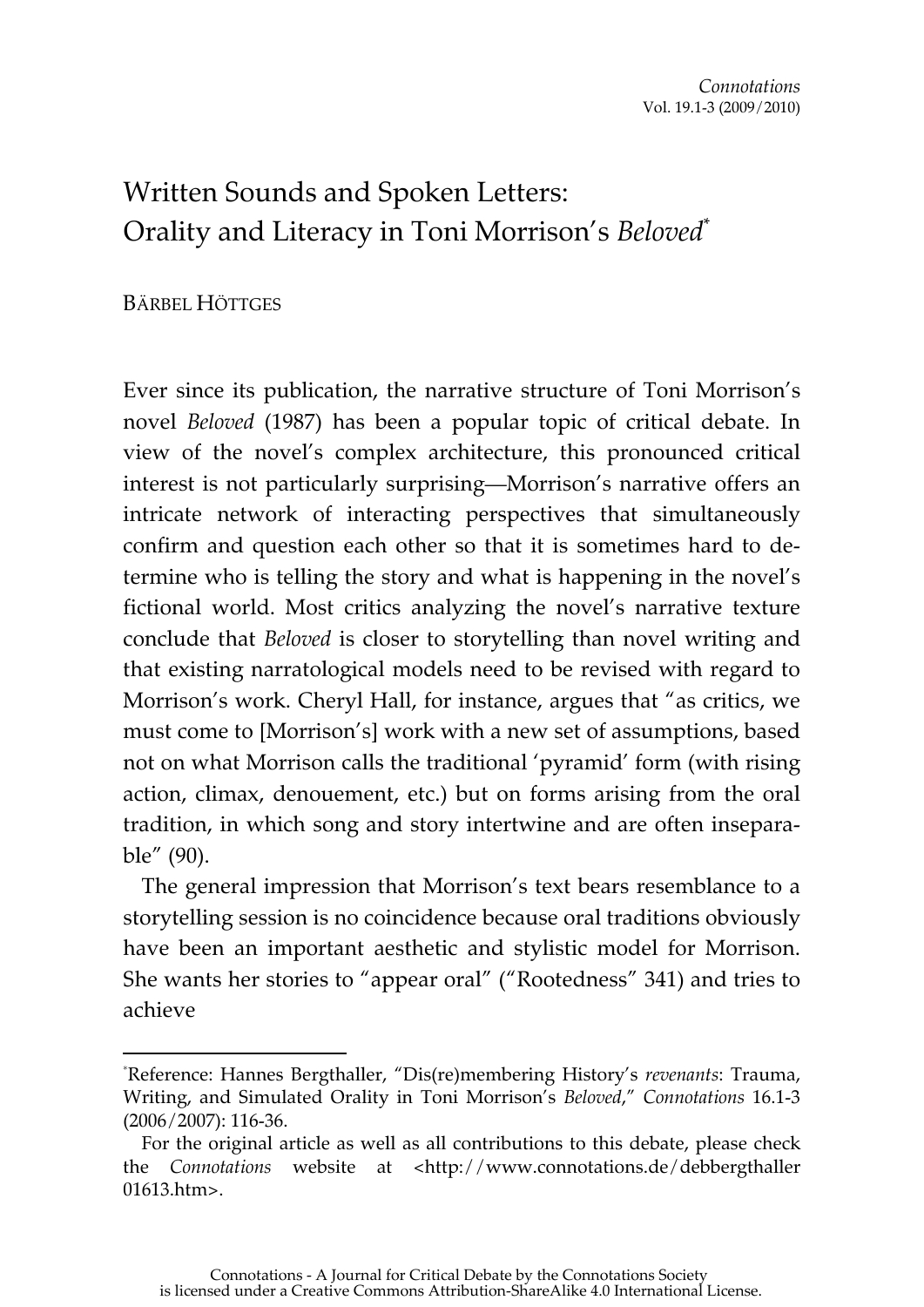an effortlessness and an artlessness, and a non-book quality, so that they would have a sound …. And the closest I came, I think, to finding it was in some books written by Africans, novels that were loose … the kind that people could call unstructured because they were circular, and because they sounded like somebody was telling you a story. … I wanted the sound to be something I felt was spoken and more oral and less print. (qtd. in Hall 89)

Most critics identify this oral quality of Morrison's writing as an important stylistic device, which not only characterizes Morrison's art and confirms her status as an outstanding writer, but which she also uses to challenge Western concepts of history and subjectivity. Morrison's combination of different voices, for example, allows a *community* rather than a single voice to tell a story, and the interplay of perspectives undermines the idea of a single, objective history, which always tells the story of the winner and usually further marginalizes and excludes its victims (cf. Ippolito 192; Sale 42; Pérez-Torres, "Between" 193-98).

In his essay "Dis(re)membering History's *revenants*: Trauma, Writing, and Simulated Orality in Toni Morrison's *Beloved*," Hannes Bergthaller also examines oral elements in Morrison's novel *Beloved*. Rather than focusing on history and subjectivity, however, Bergthaller connects Morrison's style with the attempt to deal with and overcome the trauma of slavery:

*Beloved* […] is full of descriptions of communal story-telling, call-andresponse preaching and choir singing. It is these 'oral' interactions which help the victims of slavery, as they are depicted in the novel, to remember their past and thereby to 're-member,' to heal, both themselves and their fractured community. […] [B]y recovering and "working through" traumatic aspects of the national past which have been violently repressed (La-Capra 89), the novel enacts a communal healing process. (118)

This healing process is not restricted to the novel's fictional world the community that is established through the use of oral elements also includes the readers and draws them into the world of the characters, creating a space of intimacy that allows the audience to relive the characters' situation: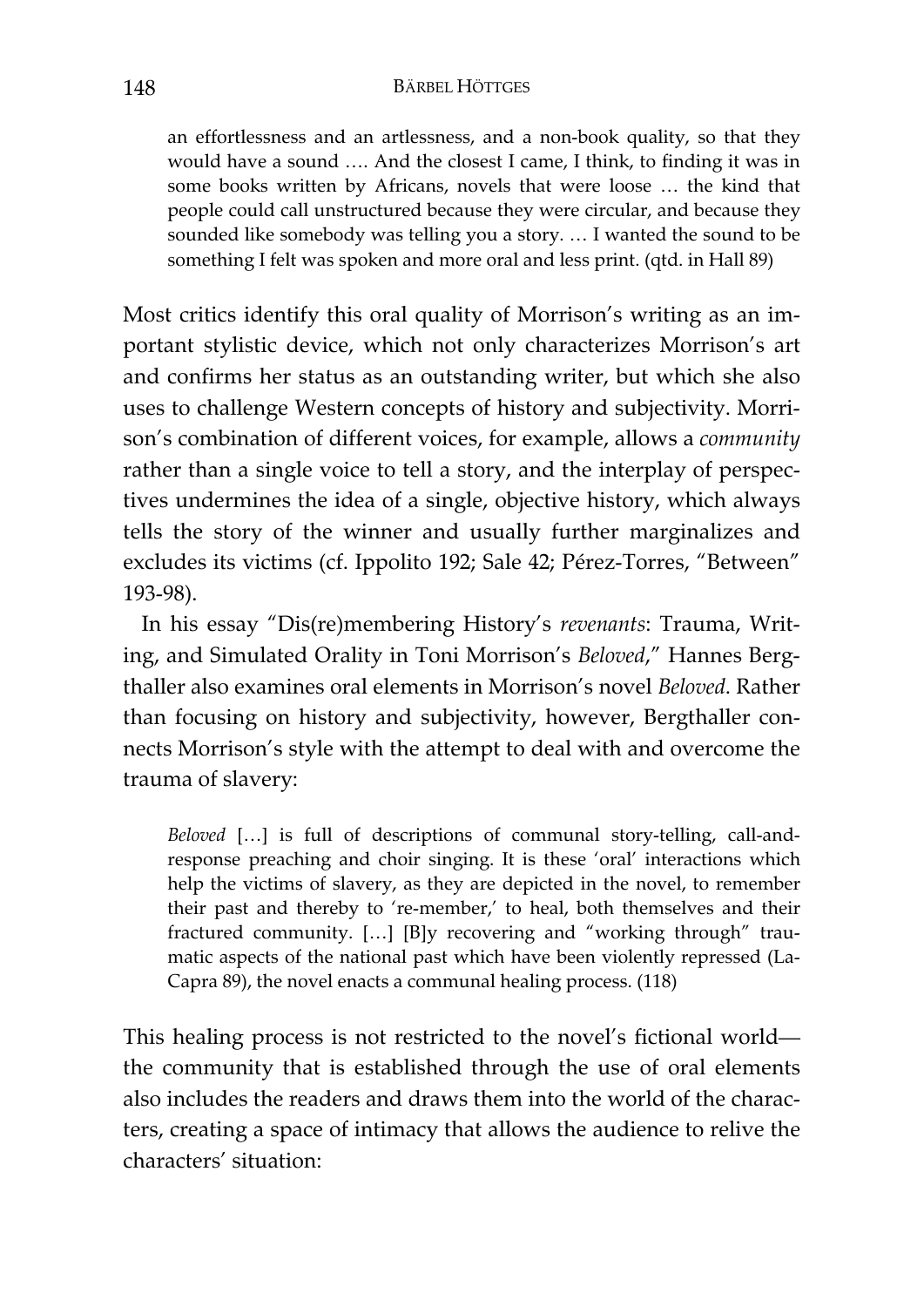Just as antiphonal narration creates an intimacy between Denver and Beloved […] so *Beloved* is assumed to create a space into which the reader must step in order to fulfill its promise of communal restoration. The novel would thus do for the reader what Beloved does for Denver, allowing him to "see" and "feel" like the characters in the novel do […]. (Bergthaller 128)

The idea that Morrison uses her novel to re-member the African American community and to initiate a healing process that goes beyond her fictional world is not new, and several critics have expressed similar views (see, for example, Krumholz). In contrast to many other scholars, however, Bergthaller goes a step further, because he not only identifies and interprets oral elements in Morrison's text but also acknowledges that *Beloved* nevertheless is a *novel* written by a single author rather than a communally told story. Uncritically taking Morrison's novel for an oral story

effectively conflates "the representation of cultural practices with the latter's operativity" (Schinko 303n; my translation). In other words, it assumes that the novel itself can function in the same way as the scenes of antiphony and oral instruction which the novel describes—that orality can be successfully simulated, as it were, in a written text. (Bergthaller 129)

Rather than classifying Morrison's work as an oral text, Bergthaller consequently describes the novel as *simulated orality*, i.e., the novel employs elements of orality but transforms them into a written text.

One could assume that this insight seriously undermines the novel's effectiveness, as if Morrison's text was a magic trick that only works as long as the illusion of orality is maintained. Bergthaller explains, however, that the reading of Morrison's narrative as an oral story ignores an important component of Morrison's work because it entails "a sidelining of the text *as text*" (131). In order to be fully effective, Bergthaller maintains, the intimacy that is created through the illusion of orality "must break down as the reader puts down the book" (134) because only a written text can allow the characters to heal and to move on while preserving Beloved's fate on the pages of a novel at the same time.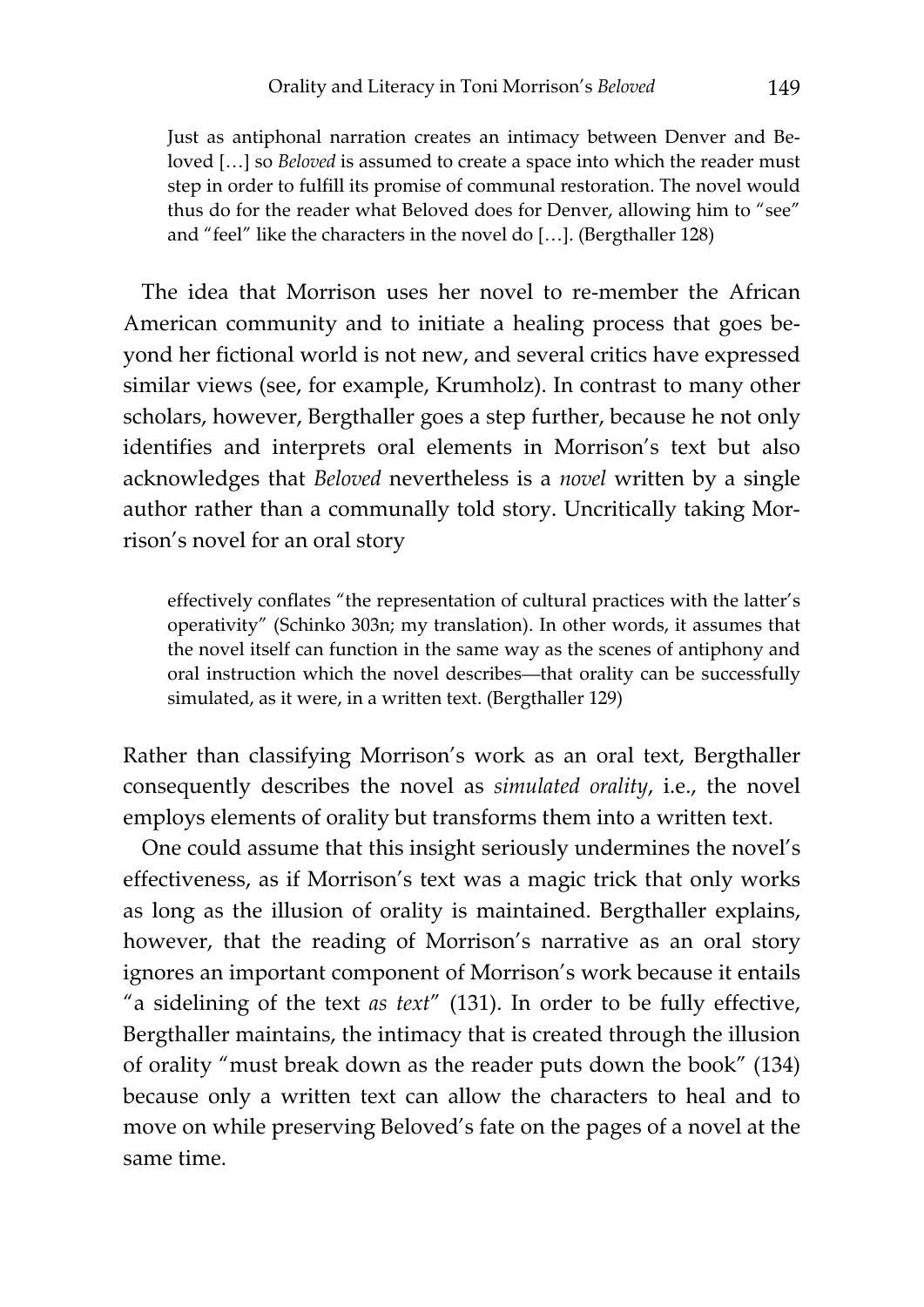I agree with Bergthaller's argument that Morrison needs the illusion of orality and the reality of the written text in order to develop the narrative's full potential. However, I would even go a step further and suggest that Morrison does not develop and destroy the illusion of orality but rather employs an extended form of orality which openly and simultaneously combines written and oral elements. This complementary narrative structure is not merely a stylistic device but an integral part of Morrison's artistic agenda to challenge Eurocentric perspectives and to write a distinctively *African* American kind of literature.

A passage that can be used to illustrate this idea is also a central passage in Bergthaller's essay, the exorcism of Beloved. Pregnant and constantly growing, Beloved has drained away almost all of Sethe's energy when the women of the black community finally decide to intervene:

Some brought what they could and what they believed would work. Stuffed in apron pockets, strung around their necks, lying in the space between their breasts. Others brought Christian faith—as shield and sword. Most brought a little of both. (*Beloved* 257)

They stopped praying and took a step back to the beginning. In the beginning there were no words. In the beginning was the sound, and they all knew what that sound sounded like […]. For Sethe it was as though the Clearing had come to her with all its heat and simmering leaves, where the voices of women searched for the right combination, the key, the code, the sound that broke the back of words. Building voice upon voice until they found it, and when they did it was a wave of sound wide enough to sound deep water and knock the pods off chestnut trees. It broke over Sethe and she trembled like the baptized in its wash. (*Beloved* 259-61)

Bergthaller argues that Morrison celebrates orality in this passage because it "exalt[s] the power of the human voice to heal and to bring into being" (131): "Through their song, the women avail themselves of the creative power of 'nommo'<sup>1</sup> in its purest form. Morrison's wording explicitly sets it into opposition to a Western (more specifically, a Judeo-Christian) understanding of language, pointing to the continuing presence of African origins" (132).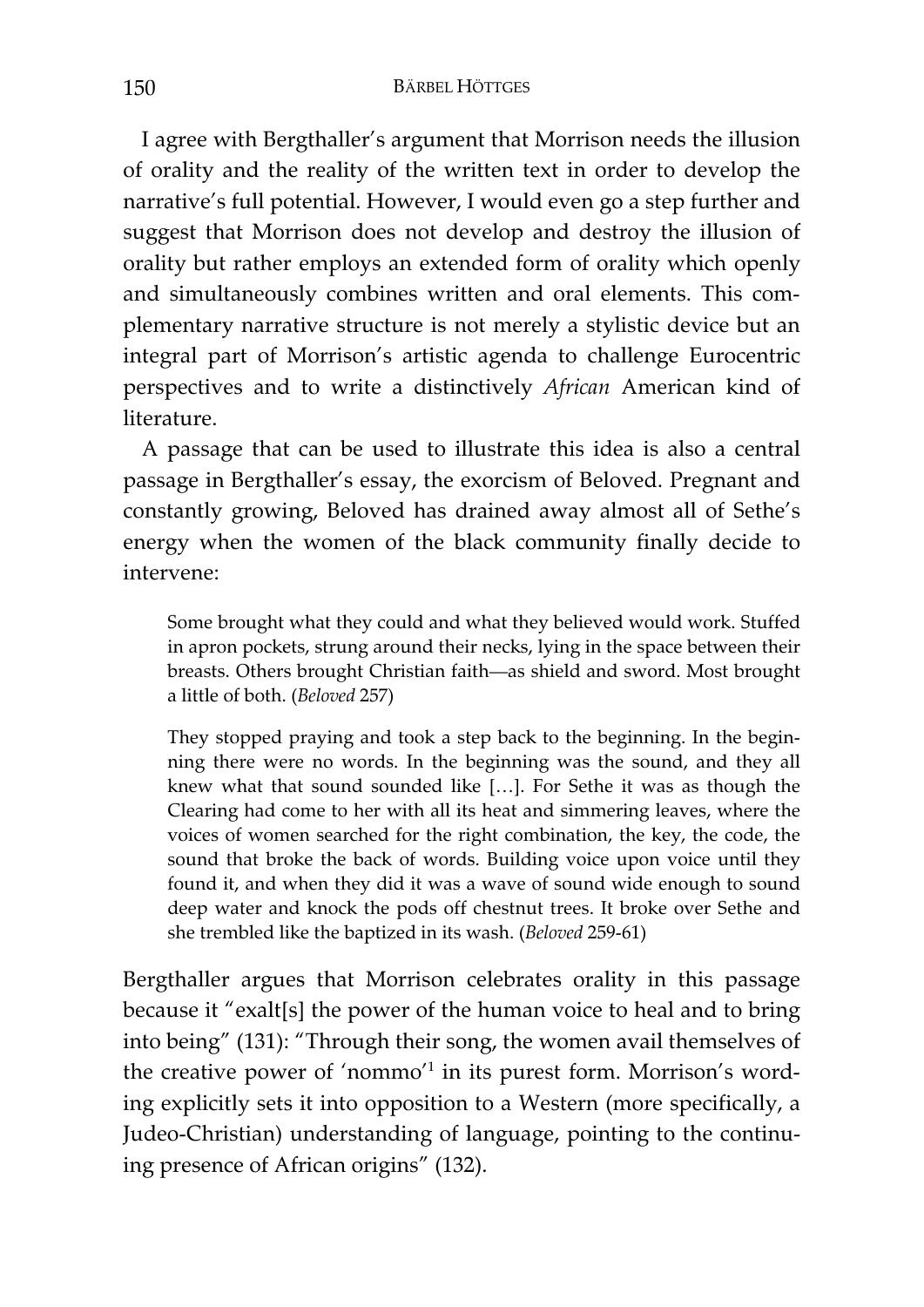It is tempting to read the passage in this manner, because superficially it seems indeed as if Morrison rejected the Judeo-Christian model in favor of the African concept of *nommo*—after all, she turns the biblical "[i]n the beginning was the Word" (John 1:1) into "in the beginning was the sound."<sup>2</sup> A closer look at the passage reveals, however, that Morrison does not reject the biblical model in this passage—she rather *extends* it in an African American way because the idea of sound includes not only the creative power of *nommo* but also the *word* and other forms of human and non-human utterances.

This extension of the human voice is important in several ways. First and foremost, the sound is the only way to communicate with the ghost: With their song, the women go back to a time *before* the word, and only this preverbal utterance can reach the ghost whereas spoken words cannot, as Sethe's and Denver's earlier attempts to communicate with the invisible baby ghost reveal:

[...] Sethe and Denver decided to end the persecution by calling forth the ghost that tried them so. Perhaps a conversation, they thought, an exchange of views or something would help. So they held hands and said, "Come on. Come on. You may as well just come on."

The sideboard took a step forward but nothing else did. (*Beloved* 4)

The sound's inherent potential to address the ghost is linked to another important feature of the woman's song: pain, whether physical or psychological, eludes language but can find expression in sound. As Elaine Scarry points out, pain entails a "resistance to language" (5)—indeed, "[p]hysical pain does not simply resist language but actively destroys it, bringing about an immediate reversion to a state anterior to language, to the sounds and cries a human being makes before language is learned" (4). It is therefore no coincidence that the sound rather than the word is able to reach Beloved, the incarnation of slavery and the embodiment of trauma and pain.

Furthermore, the sound is also important because it "[breaks] the back of words." The sound thus does away with the abuses of language such as schoolteacher's definitions which allowed him to classify Sethe and her children as animals rather than human beings.<sup>3</sup> In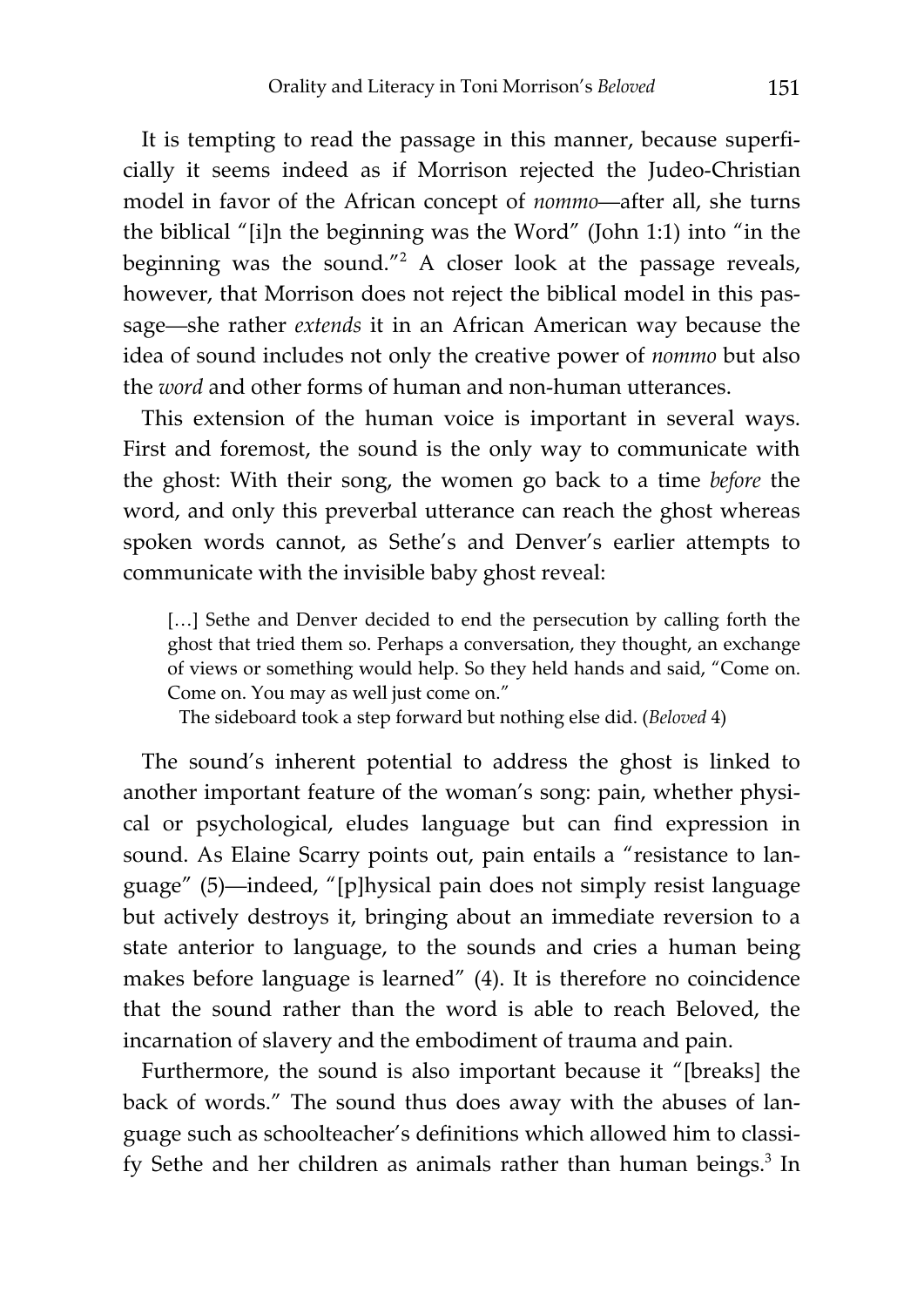this respect, it is indeed the sound that is a new beginning: it drives Beloved away, saves Sethe's life, and redeems both Sethe and the community around her because it provides both parties with the chance to correct the mistakes of the past. $4$  In short, it finally gives both Sethe and the community the strength to leave the past, the "Sixty million / and more" mentioned in the book's epigraph, behind.

Despite the modification of the biblical text, however, Morrison's sound is still part of a deeply religious and Christian experience, as the image of baptism—the central symbol of the Christian community—indicates: the sound becomes a powerful wave, and Sethe trembles "like the baptized in its wash" (*Beloved* 261). The sound consequently has a religious function in *Beloved*, and it is part of a syncretic ceremony that draws on both Christian and non-Christian sources: The women bring African charms "[s]tuffed in apron pockets, strung around their necks, lying in the space between their breasts" to exorcise the ghost, but they also bring "Christian faith—as shield and sword" (*Beloved* 257). Similarly, their song is Christian and biblical ("In the beginning was …") but also some kind of African conjure ("… the sound"). The sentence is, to use Mikhail Bakhtin's words, "a mixture of two social languages within the limits of a single utterance" (358), but just as the biblical model, it signals the presence of a metaphysical sphere and facilitates atonement and redemption.

The modified quotation does consequently not imply departure from Christianity but religious appropriation: the biblical text is still present and discernable, but at the same time, it has been incorporated into the system of African American culture. Neither of the two traditions can dispel the ghost on its own, but their combination becomes a powerful tool. Morrison's quotation does thus not imply a competition between biblical and African traditions, but rather describes and highlights the development of a modified and updated version of Christianity that acknowledges and caters to the needs of an African American community.

This combination of American and African traditions is an important and recurring motif in Morrison's work. Often, Morrison mixes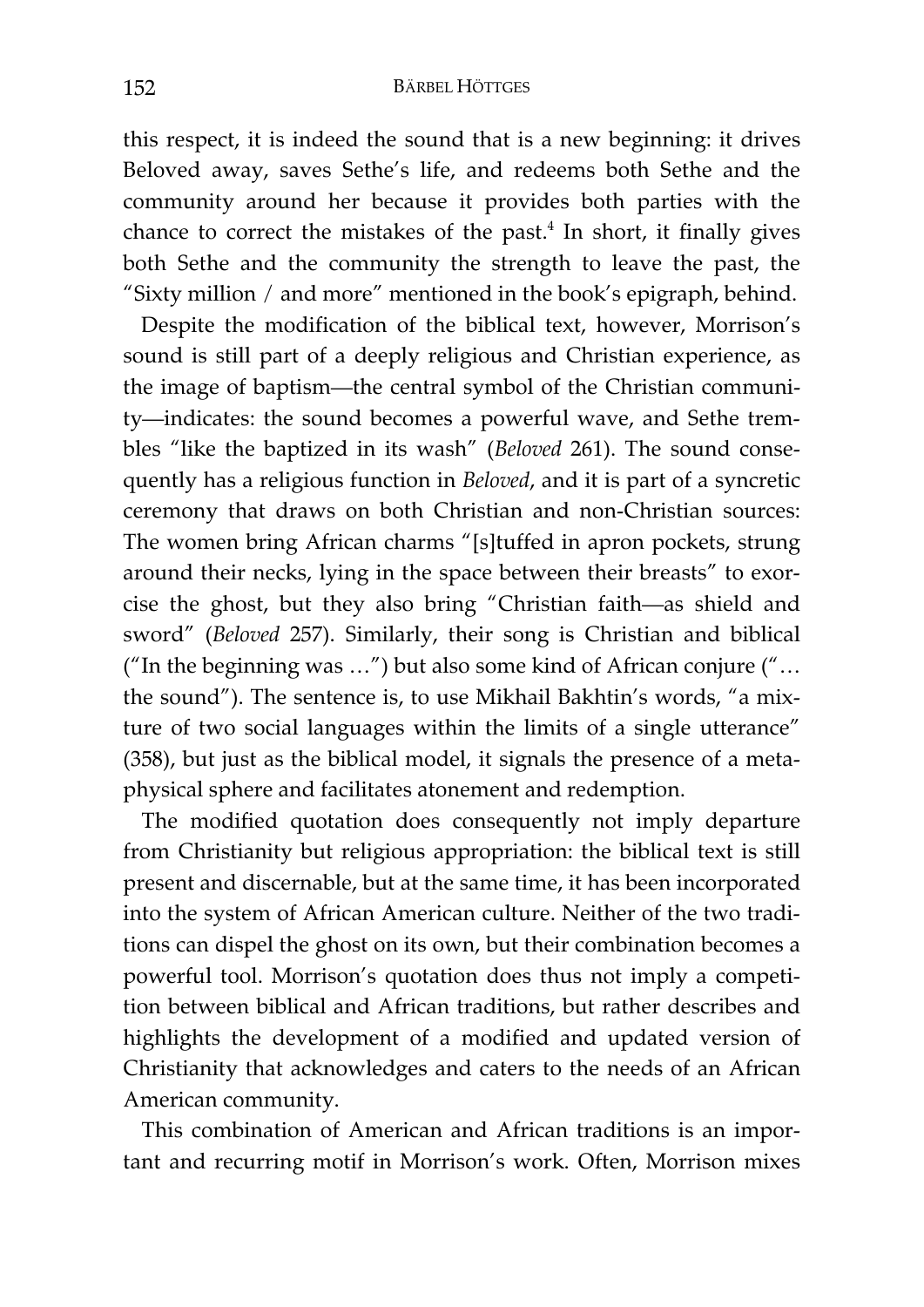African and American religious traditions to signal the compatibility of African and American cosmologies. In *Beloved*, for example, Baby Suggs's services in the Clearing serve as a powerful example of the successful combination of Christian and non-Christian traditions. At first, these meetings seem to have little in common with Christian services since Baby Suggs is an "unchurched preacher" (87) and speaks about the need to love one's body rather than about sin and redemption:

After situating herself on a huge flat-sided rock, Baby Suggs bowed her head and prayed silently. The company watched her from the trees. They knew she was ready when she put her stick down. Then she shouted, "Let the children come!" and they ran from the trees toward her […]. She did not tell them to clean up their lives or to go and sin no more. She did not tell them they were the blessed of the earth, its inheriting meek or its glorybound pure. She told them that the only grace they could have was the grace they could imagine. That if they could not see it, they would not have it.

 "Here," she said, "in this here place, we flesh; flesh that weeps, laughs; flesh that dances on bare feet in grass. Love it. Love it hard […]. *You* got to love it, *you!*" (*Beloved* 87-88)

Despite these seemingly unchristian commands, the meetings are part of black Christian church life in the winter, and Baby Suggs is clearly connected to Christian imagery: Even though she distances herself from Matthew 5:5 ("Blessed are the meek: for they shall inherit the earth"), Baby Suggs's words nevertheless evoke the Sermon on the Mount and suggest a connection between Baby Suggs and Jesus; the rock she chooses as a pulpit reminds the reader of the "rock" and founder of the Christian church, Saint Peter; the staff she puts down once she is ready to preach is reminiscent of the staff Moses used to lead the Israelites and to divide the Red Sea; and her invitation to "let the children come" clearly alludes to Jesus's famous call: "[s]uffer little children, and forbid them not, to come unto me; for of such is the kingdom of heaven" (Matt. 19:14; cf. Ryan 280).<sup>5</sup> Moreover, the command to love is, of course, a deeply Christian advice, even if the victims of the dehumanizing forces of slavery have to learn to love and to re-member themselves before they can truly love their neighbors. As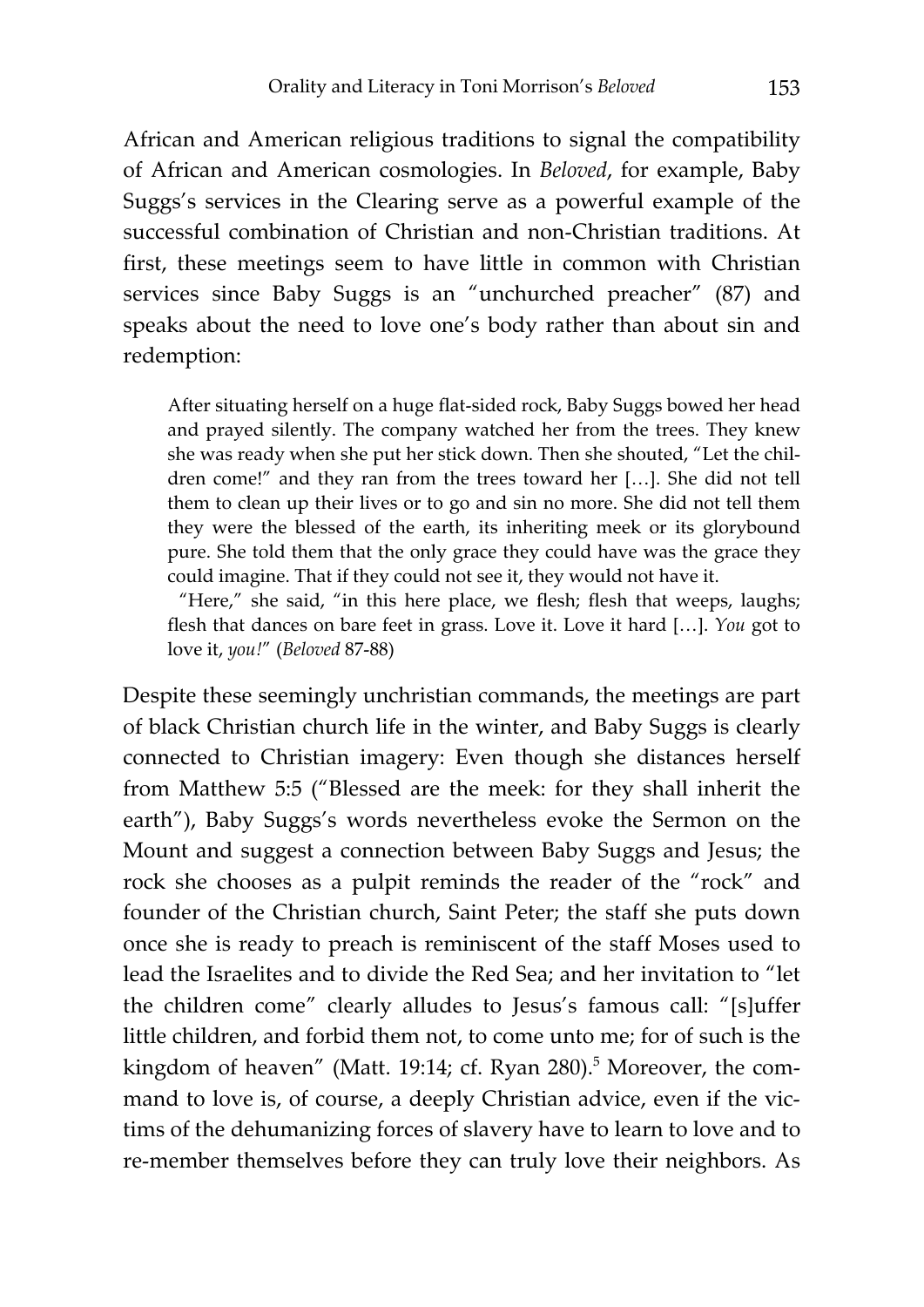Emily Griesinger explains, Baby Suggs's services are "[n]ot *typically* Christian because they say nothing about God or Jesus Christ" but they are "*genuinely* Christian nevertheless in their assertion that human life is holy, all of it, and needs to be loved" (693). As many scenes in Morrison's novel, Baby Suggs's services are thus neither African nor Christian, but draw on a number of different sources and combine Western and non-Western traditions.<sup>6</sup>

Morrison's religious blends are one example of her stylistic combination of different cultural cosmologies—her combination of oral and written traditions are another. Her narratives are thus not novels that pretend to be oral texts but rather novels that incorporate elements of orality. They are, as Edward Dauterich puts it, a *hybrid* form of expression, which actively uses the combination of different traditions to create something new and distinctively *African American* (cf. 26)*.*

The idea that the space between two cultures can be a zone of innovation has been a popular topic of critical debate in the last two decades. Critics such as Homi Bhabha, Gloria Anzaldúa, and Mary Louise Pratt have developed various concepts to map the space of intercultural contact and to explain and interpret the forces at work in these zones. Homi Bhabha, for instance, calls the zone in between two cultures *Third Space* and claims that this zone "gives rise to something different, something new and unrecognisable, a new area of negotiation of meaning and representation" (Bhabha, "Space" 211). This *Third Space*, "though unrepresentable in itself, […] constitutes the discursive conditions of enunciation that ensure that the meaning and symbols of culture have no primordial unity or fixity; that even the same signs can be appropriated, translated, rehistoricized and read anew" (*Location* 37). As a result, these "'in-between' spaces provide the terrain for elaborating strategies of selfhood—singular or communal—that initiate new signs of identity, and innovative sites of collaboration, and contestation, in the act of defining the idea of society itself" (*Location* 1-2).

In a similar manner, Gloria Anzaldúa describes the borderland inbetween two cultures as a space of new social and societal develop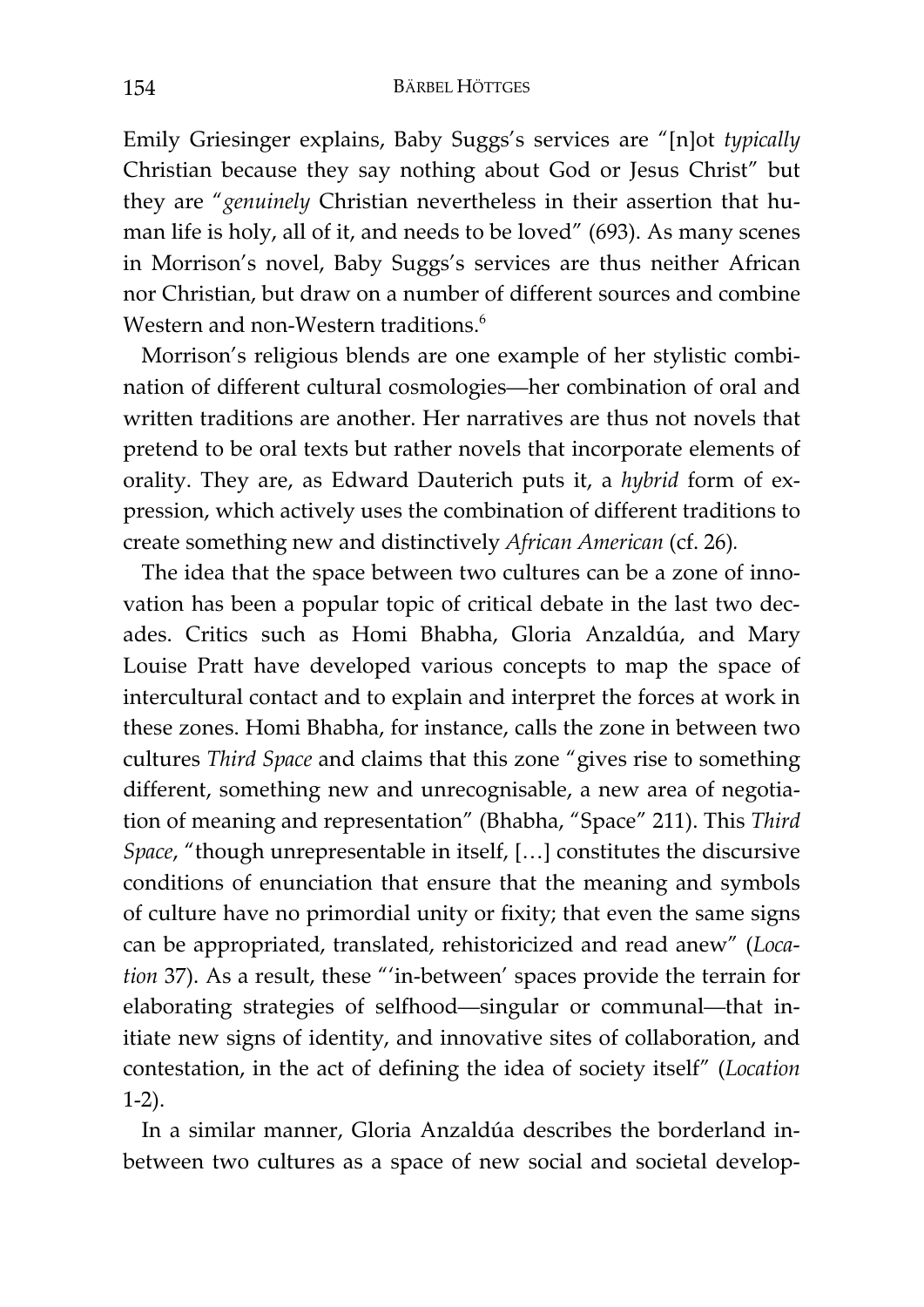ments: "Living on borders and in margins […] is like trying to swim in a new element, an 'alien' element. There is an exhilaration in being a participant in the further evolution of humankind, […] dormant areas of consciousness are being activated, awakened" (19). For critics such as Bhabha and Anzaldúa, being "in-between"—hybridity—is thus no longer a handicap but rather an advantage that gives rise to a new form of cultural agency, which is not accessible from a monocultural position.

Both Bhabha and Anzaldúa are aware of the frictions that also are part of the contact zone. As Anzaldúa puts it, "[i]t's not a comfortable territory to live in, this place of contradictions. Hatred, anger and exploitation are the prominent features of this landscape" (19). Nevertheless, these critics see those traditionally located at the margins of a society—members of ethnic minority cultures—at the center of societal innovation since they can combine, negotiate, and redefine different cultural, social, and linguistic perspectives.

Toni Morrison expresses similar ideas in her narratives. Her novels are neither African nor American but *African American*, and this African Americaness expresses itself in plot elements, images, intertextual references, and in stylistic devices such as the combination of oral and written features. As a result, *Beloved* is not a novel that *pretends* to be an oral story, and it is certainly not a magic trick that depends on the illusion of orality, but Morrison combines orality and literacy to create something new and distinctively black.

The effect of this combination goes beyond aesthetic play and fulfills several functions at once: On the plot level, oral elements such as patterns of call and response and a plurality of voices help to establish a fictional community, which is necessary to initiate both individual and communal healing. As Morrison explains,

There is a necessity for remembering the horror, but of course there's a necessity for remembering it in a manner in which it can be digested, in a manner in which the memory is not destructive […]. And no one speaks, no one tells the story about himself or herself unless forced. They don't want to talk, they don't want to remember, they don't want to say it, because they're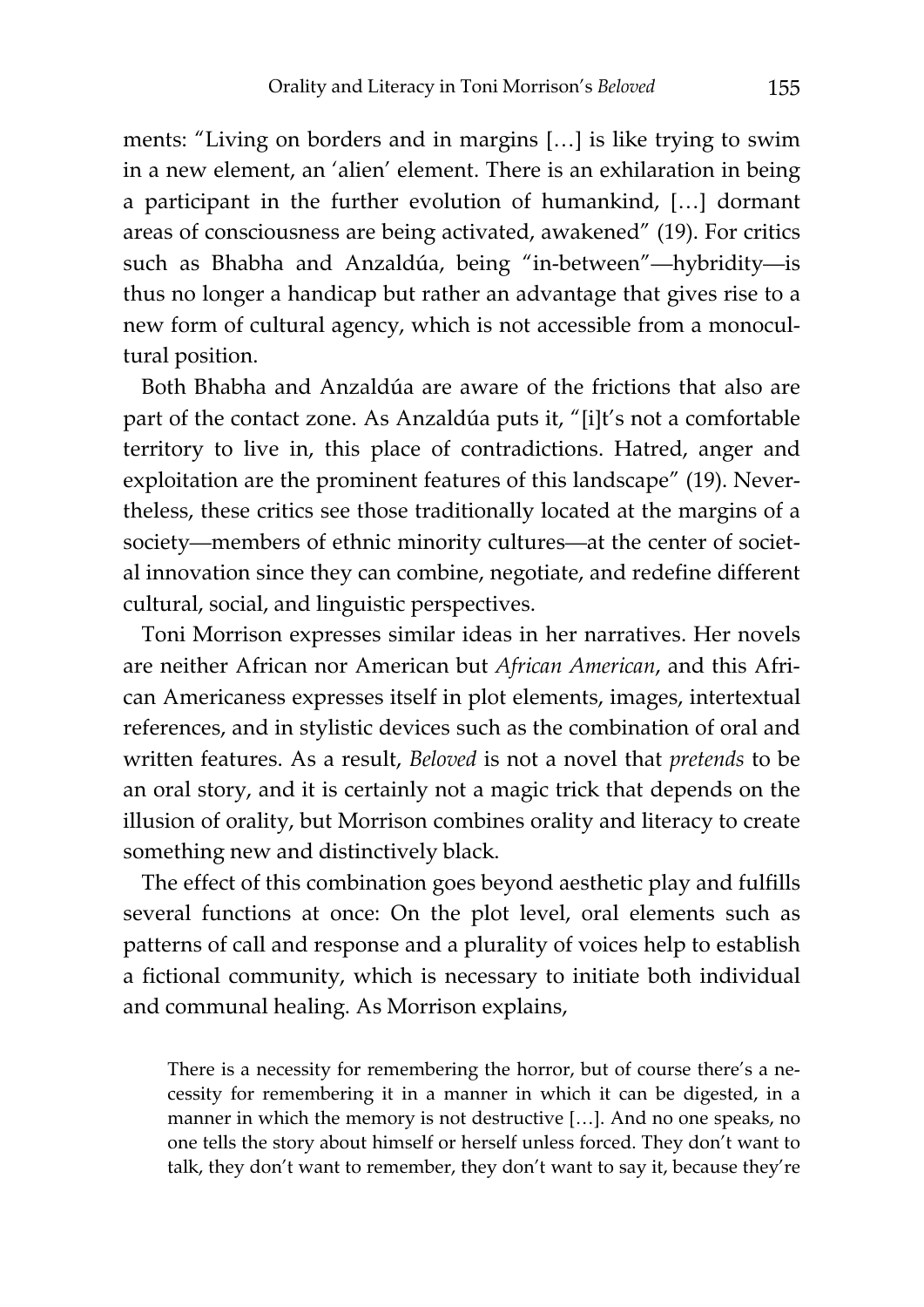afraid of it—which is human. But when they do say it, and hear it, and look at it, and share it, they are not only one, they're two, and three, and four, you know? The collective sharing of that information heals the individual and the collective. ("Realm" 247-48)

The healing process that Morrison describes here depends on the *spoken* word because only oral exchanges are truly participatory, polylogic, and additive (cf. Ong 37, 45-46). In addition, an oral text is transient; it can be shared in the protected circle of the community, but at the same time (and in contrast to a written text), an oral story ceases to exist once the speaker(s) fall(s) silent. This transient quality of oral texts plays an important role in Morrison's *Beloved*, because forgetting is a necessary skill in the novel's fictional world: the ghost of the past—Beloved—needs to be exorcized if the characters want to live. Beloved's story is, thus, "not a story to pass on" (275) as only those who can leave their traumatic past behind have the chance of a future.

On a metanarrative level, however, Morrison makes clear that Beloved's story—the story of slavery—also must *not* be forgotten. Slavery is, as Morrison argues in an interview with Bonnie Angelo, part of a "national amnesia" ("Pain" 120), and to remember its victims was one of Morrison's primary concerns when she wrote the novel:

There is no place you or I can go, to […] recollect the absences of slaves; nothing that reminds us of the ones who made the journey and of those who did not make it. There is no suitable memorial or plaque […]. There's no three-hundred-foot tower. There's no small bench by the road […]. And because such a place doesn't exist (that I know of), the book had to. ("Bench" 44)

Paying attention to the forgotten and neglected—calling "her beloved, which was not beloved," as Morrison puts it in the epigraph of her novel—*Beloved* becomes a literary memorial for those who have suffered from slavery and its consequences. Beyond the characters' fictional world, Beloved's story is thus a story that must not be *passed* on in the sense that the book tells a story that must not be ignored (cf. Henderson 83; Pérez-Torres, "Knitting" 130).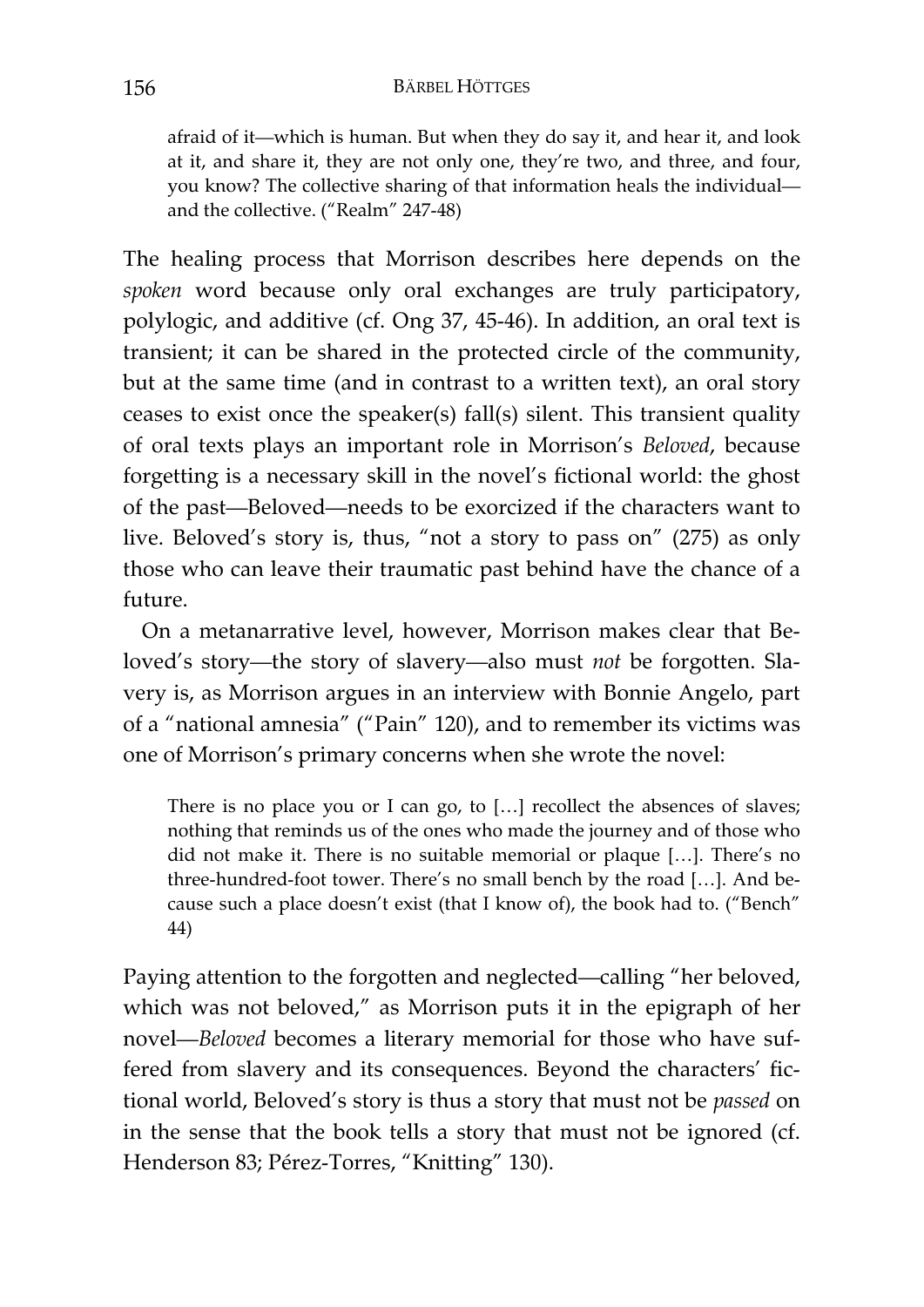The hybrid structure of Morrison's novel—its combination of oral and written elements—supports this dual objective: elements of orality turn the narrative into a seemingly spoken account that re-members the community, heals the characters, and can be forgotten once the demon of the past has been faced. Simultaneously, the written text preserves the story of Beloved on the pages of a book and makes sure that her fate does not fall into oblivion: "Like the ghost's footprints, the written words remain, a reminder of that which had to be 'dis(re)membered' in order for the community to re-member itself" (Bergthaller 134).

To fathom Morrison's novel, one has to detect both the written text and the oral story. Rather than reading the novel as simulated orality which "must break down as the reader puts down the book and the words on the page collapse back into bare letters" (Bergthaller 134), I would suggest reading the narrative as a text that tries to be oral and written at the same time. The constant interplay of these two different expressive levels—its hybrid nature—significantly contributes to the novel's multidimensional structure, but it is also an expression of Morrison's status as an *African* American writer. Despite slavery and despite everything that has happened, Morrison suggests, a black existence in the United States is not only possible but also profitable because it entails a form of cultural agency which monocultural traditions lack. The cultural power inherent in the African American tradition is strong enough to both remember and forget the ghost of the past and thus the basis for a promising future.

> Johannes Gutenberg-Universität Mainz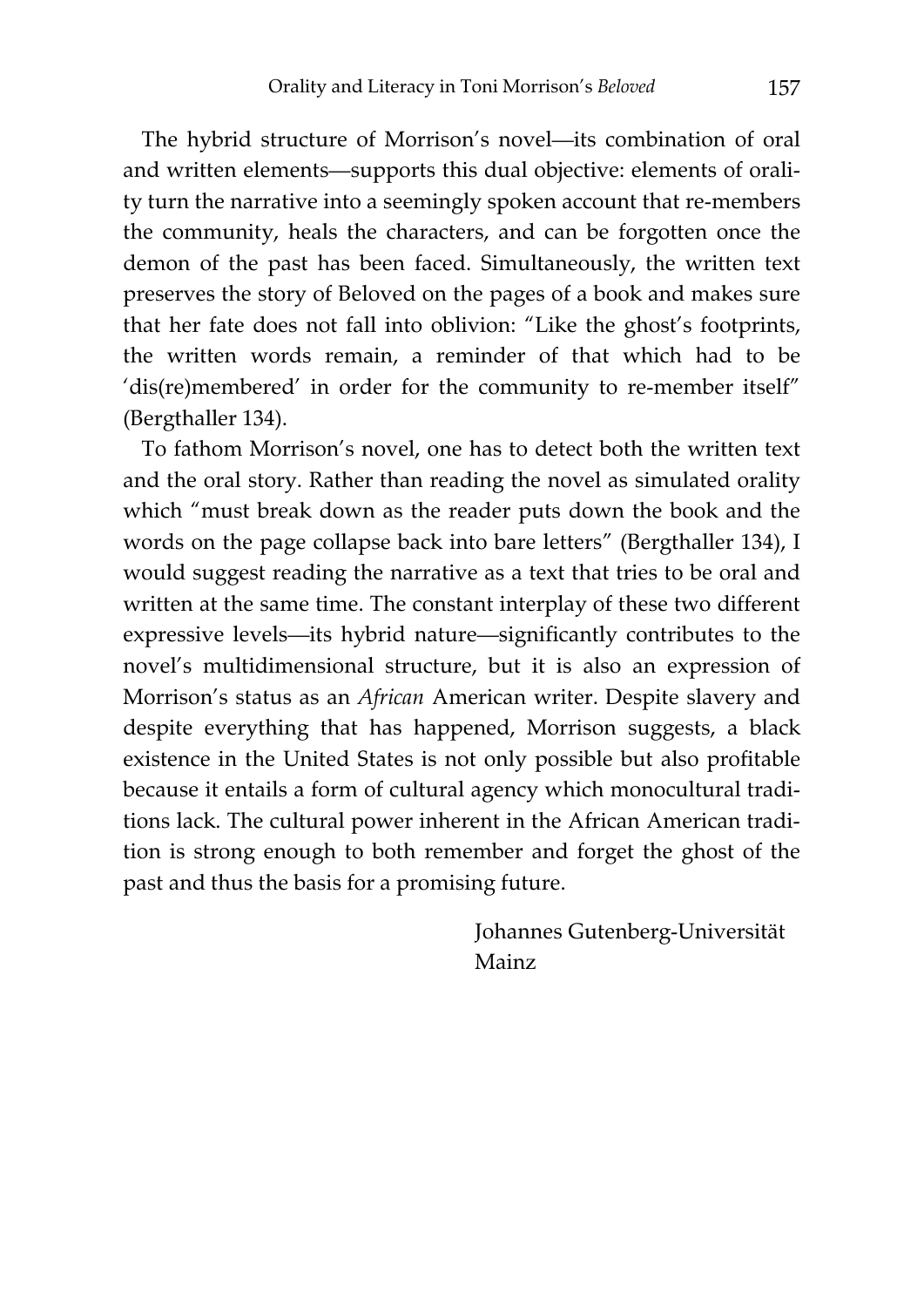## **NOTES**

1 William R. Handley defines the West African term *nommo* as "the magic power of the word to call things into being" (677; cf. Jahn 124-26; Bergthaller 125). Morrison addresses and acknowledges this power in one of her interviews: "I sometimes know when the work works, when *nommo* has effectively summoned, by reading and listening to those who have entered the text" ("Unspeakable" 33).

 $^{2}$ All Bible references are to the King James Version.

<sup>3</sup>While teaching his nephews, Sethe's former master schoolteacher used the defining power of language to turn slaves into a subhuman species: "Schoolteacher was standing over one of them [his nephews] with one hand behind his back […] when I [Sethe] heard him say, 'No, no. That's not the way. I told you to put her [Sethe's] human characteristics on the left; her animal one on the right. And don't forget to line them up'" (*Beloved* 193).

<sup>4</sup>The passage describing the exorcism mirrors the scene of the murder: When young Sethe realizes that the slave catcher has found her, she attacks and kills her daughter in a desperate attempt to protect her, and the community passively watches the scene. When a benevolent white man approaches Sethe's home eighteen years later during the exorcism and Sethe is convinced that the slave catcher has come to claim her child once more, she tries to attack the *white man* this time, however, the community steps in to save an innocent life.

<sup>5</sup>Morrison only alludes to the King James Version, but she directly quotes the Revised Standard Version, the New International Version, and the English Standard Version: "Let the children come to me, and do not hinder them; for to such belongs the kingdom of heaven."

<sup>6</sup>For a more detailed discussion of the combination of African and American religious elements in Morrison's fiction, see Höttges 83-158.

## WORKS CITED

- Anzaldúa, Gloria. *Borderlands/La Frontera: The New Mestiza*. San Francisco: Aunt Lute, 1999.
- Bakhtin, Mikhail M. "Discourse in the Novel." 1935. *The Dialogic Imagination: Four Essays by M. M. Bakhtin.* Ed. Michael Holquist; trans. Caryl Emerson and Michael Holquist. 1981. Austin: U of Texas P, 2004. 259-422.
- Bergthaller, Hannes. "Dis(re)membering History's *revenants*: Trauma, Writing, and Simulated Orality in Toni Morrison's *Beloved.*" *Connotations* 16.1-3 (2006/2007): 116-36.

Bhabha, Homi K. *The Location of Culture*. New York: Routledge, 1994.

——. "The Third Space: Interview with Homi Bhabha." *Identity: Community, Culture, Difference*. Ed. Jonathan Rutherford. London: Lawrence & Wisehart, 1990. 207-21.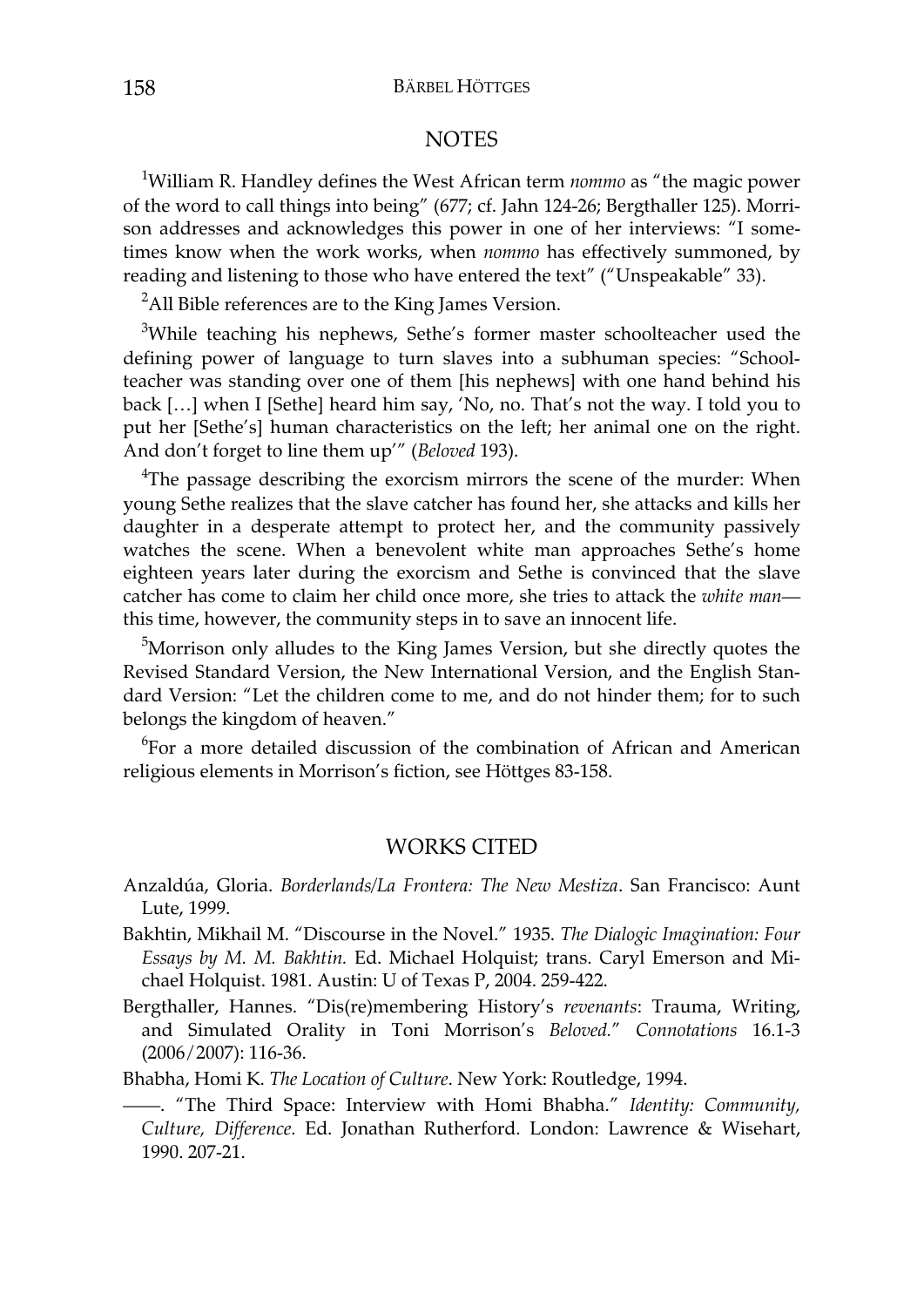- Dauterich, Edward. "Hybrid Expression: Orality and Literacy in *Jazz* and *Beloved*." *The Midwest Quarterly* 47.1 (2005): 26-39.
- Griesinger, Emily. "Why Baby Suggs, Holy, Quit Preaching the Word: Redemption and Holiness in Toni Morrison's *Beloved*." *Christianity and Literature* 50.4 (2001): 689-702.
- Hall, Cheryl. "Beyond the 'Literary Habit': Oral Tradition and Jazz in *Beloved*." *MELUS* 19.1 (1994): 89-95.
- Handley, William R. "The House a Ghost Built: *Nommo*, Allegory, and the Ethics of Reading in Toni Morrison's *Beloved*." *Contemporary Literature* 36.4 (1995): 676- 701.
- Henderson, Mae G. "Toni Morrison's *Beloved*: Re-Membering the Body as Historical Text." *Comparative American Identities: Race, Sex and Nationality in the Modern Text*. Ed. Hortense J. Spillers. New York: Routledge, 1991. 62-86.
- Höttges, Bärbel. *Faith Matters: Religion, Ethnicity, and Survival in Louise Erdrich's and Toni Morrison's Fiction.* Heidelberg: Winter, 2007.
- Ippolito, Emilia. "History, Oral Memory and Identity in Toni Morrison's *Beloved*." *The Poetics of Memory*. Ed. Thomas Wägenbaur. Tübingen: Stauffenburg, 1998. 191-203.
- Jahn, Janheinz. *Muntu: An Outline of Neo-African Culture*. 1958. Trans. Marjorie Grene. London: Faber and Faber, 1961.
- Krumholz, Linda. "The Ghosts of Slavery: Historical Recovery in Toni Morrison's *Beloved*." *African American Review* 26.3 (1992): 395-408.
- LaCapra, Dominick. *Writing Trauma, Writing History*. Baltimore: The Johns Hopkins UP, 2001.
- Morrison, Toni. *Beloved*. 1987. New York: Vintage, 1997.
- ——. "A Bench by the Road: *Beloved* by Toni Morrison." 1988. *Toni Morrison: Conversations*. Ed. Carolyn C. Denard. Jackson: UP of Mississippi, 2008. 44-50.
- ——. "In the Realm of Responsibility: A Conversation with Toni Morrison. By Marsha Darling (1988)." *Conversations with Toni Morrison.* Ed. Danille Taylor-Guthrie. Jackson: UP of Mississippi, 1994. 246-54.
- ——. "The Pain of Being Black." *Time* 22 May 1989: 120-22.
- ——. "Rootedness: The Ancestor as Foundation." *Black Women Writers (1950-80): A Critical Evaluation.* Ed. Maria Evans. Garden City: Anchor/Doubleday, 1984. 339-45.
- ——. "Unspeakable Things Unspoken: The Afro-American Presence in American Literature." *Michigan Quarterly Review* 28 (1989): 1-34.
- Ong, Walter. *Orality & Literacy: The Technologizing of the Word*. London: Routledge, 1982.
- Pérez-Torres, Rafael. "Between Presence and Absence: *Beloved*, Postmodernism, and Blackness." *Toni Morrison's* Beloved: *A Casebook.* Ed. William Andrews and Nellie McKay. New York: OUP, 1999. 179-201.
- ——. "Knitting and Knotting the Narrative Thread: *Beloved* as a Postmodern Novel." *Toni Morrison*. Ed. Linden Peach. New York: St. Martin's, 1998. 128-38.